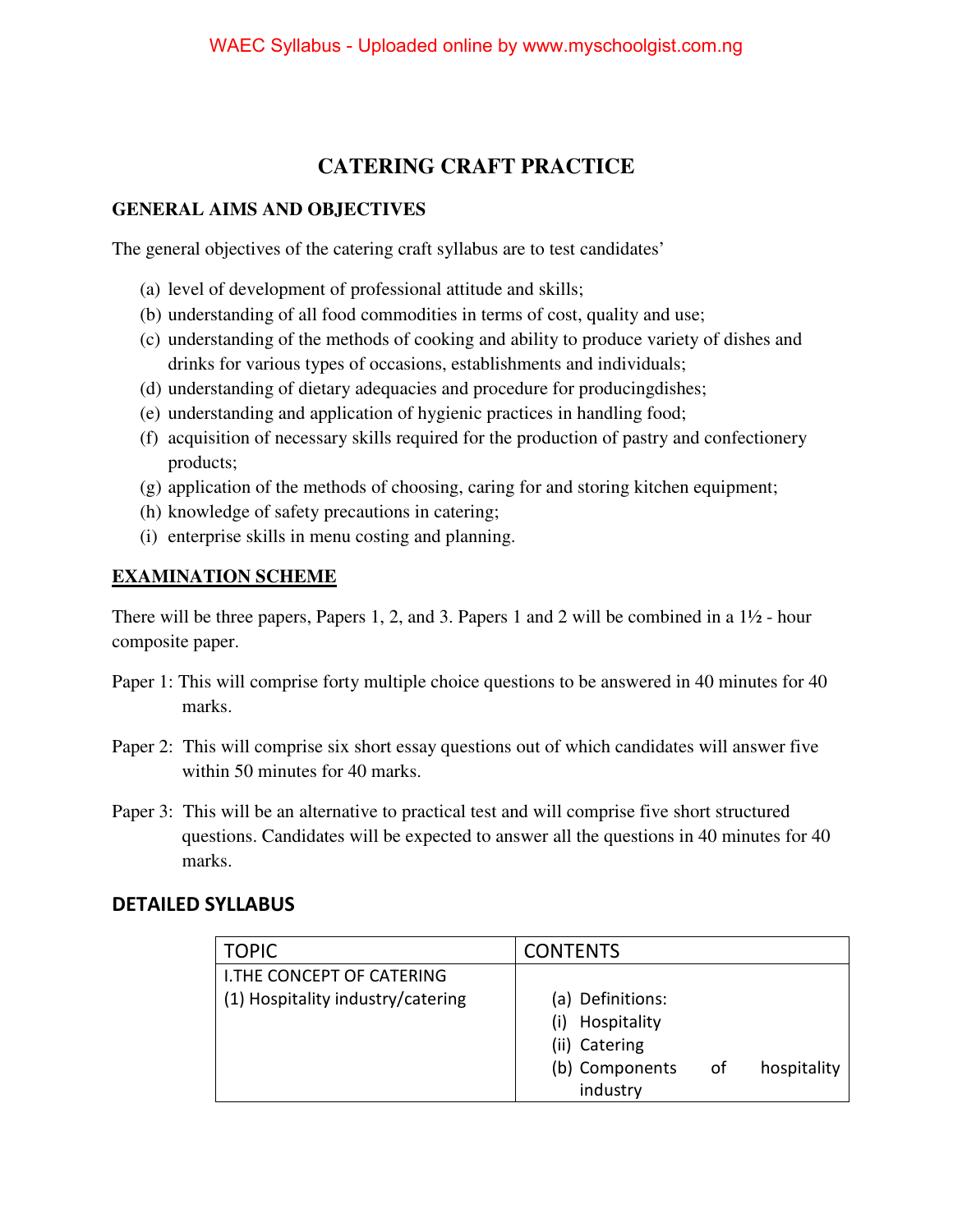## WAEC Syllabus - Uploaded online by www.myschoolgist.com.ng

| (2) Types of catering establishments                                                  | (a) Types of catering establishment<br>e.g. hotel, restaurant, hospitality<br>catering, outdoor<br>catering,<br>school, mobile catering etc.<br>(b) Functions<br>of<br>catering<br>establishments.                                                                                                                                                                               |
|---------------------------------------------------------------------------------------|----------------------------------------------------------------------------------------------------------------------------------------------------------------------------------------------------------------------------------------------------------------------------------------------------------------------------------------------------------------------------------|
| (3) Culinary terms                                                                    | (a) Culinary terms commonly used in<br>catering                                                                                                                                                                                                                                                                                                                                  |
| (4) Safety precaution in catering                                                     | (b) Glossary of culinary terms.<br>(a) Types and causes of accidents.<br>(b) Prevention/management.<br>(c) First aid<br>(d) Fire fighting equipment                                                                                                                                                                                                                              |
| (5) Sanitationand Hygiene in catering.                                                | Types of sanitation and hygiene such as:<br>(i) Water sanitation<br>(ii) Environmental sanitation<br>(iii) Food safety practices<br>(iv) Kitchen hygiene<br>(v) Personal hygiene                                                                                                                                                                                                 |
| <b>FOOD</b><br><b>COMMODITIES</b><br><b>AND</b><br>ΙΙ.<br>METHODS OF FOOD PREPARATION |                                                                                                                                                                                                                                                                                                                                                                                  |
| (1) Study of food commodities<br>and principles of cooking<br>methods.                | (a) Food commodities e.g. poultry,<br>game, meat, fish, vegetables,<br>fruits, dairy products, pulses,<br>cereals, herbs, flavourings etc.<br>(b) Methods of cooking:<br>(i) Boiling e.g. stock,<br>soups<br>and<br>sauces.<br>(ii) Roasting e.g. fish, beef<br>and<br>poultry.<br>(iii) Grilling e.g. fish, meat etc.<br>(iv)<br>Baking e.g.<br>pastry<br>and<br>confectionery. |
| (2) Principles<br>of<br>cooking<br>methods<br>practical<br>and<br>demonstrations      | (a) Principles of cooking methods<br>(b) Preparation of the various food<br>commodities.<br>(c) Standard/local measurements.                                                                                                                                                                                                                                                     |
| III SERVICE OF FOODS AND DRINKS                                                       |                                                                                                                                                                                                                                                                                                                                                                                  |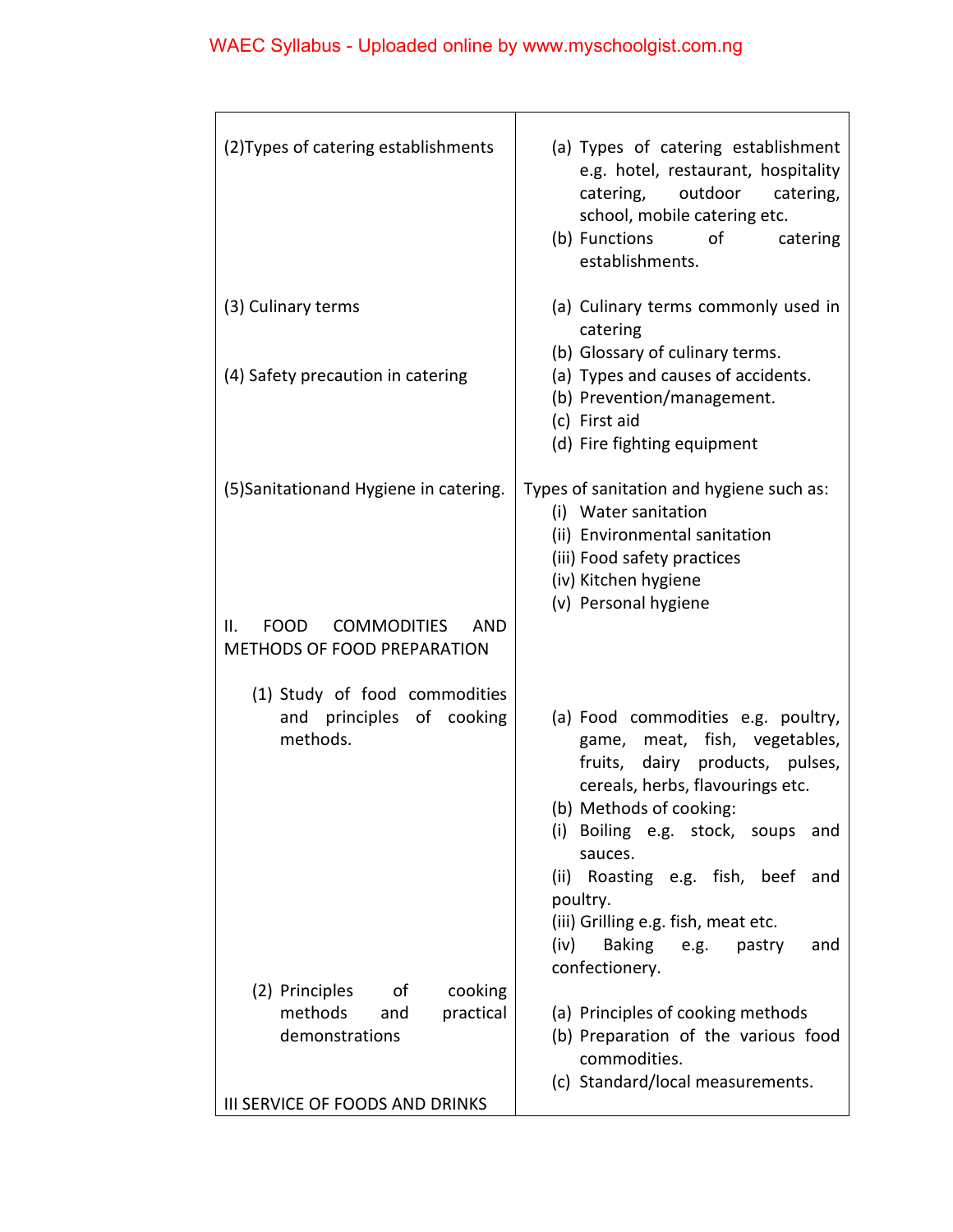# WAEC Syllabus - Uploaded online by www.myschoolgist.com.ng

| (1) Food and beverage service<br>personnel.<br>(2) Types of food service and<br>table laying/setting. | (a) Personnel in the foods<br>and<br>beverage area.<br>(b) Functions of food and beverage<br>personnel.<br>(a) Different types of food service<br>e.g. Gueridon, silver service,<br>waiter service, vending, buffet<br>and banquet service. |  |
|-------------------------------------------------------------------------------------------------------|---------------------------------------------------------------------------------------------------------------------------------------------------------------------------------------------------------------------------------------------|--|
|                                                                                                       | (b) Types of covers<br>(c) Types of table laying/setting                                                                                                                                                                                    |  |
| (3) Types of alcoholic and non<br>alcoholic drinks.                                                   | (a) Bar<br>(b) Alcoholic beverages<br>(c) Non alcoholic beverages                                                                                                                                                                           |  |
| (4) Costing<br>and<br>control<br>in<br>catering.                                                      | (a) Cost/sales<br>(b) Dish costing<br>(c) Portion control                                                                                                                                                                                   |  |
| IV. KITCHEN EQUIPMENT AND<br>THEIR USES                                                               |                                                                                                                                                                                                                                             |  |
| (1) Types of kitchen equipment<br>and their uses.                                                     | (a) Kitchen equipment<br>(b) Uses of kitchen equipment.                                                                                                                                                                                     |  |
| (2) Care and<br>maintenance<br>οf<br>kitchen equipment.                                               | (a) Careof various kitchen equipment<br>kitchen<br>(b) Maintenance<br>οf<br>equipment                                                                                                                                                       |  |
| V. MENU PLANNING<br>(1) Principles of menu planning.                                                  | (a) Meaning and scope of menu.<br>affect<br>that<br>(b) Factors<br>menu<br>planning.                                                                                                                                                        |  |
| $(2)$ Types<br>οf<br>and<br>menu<br>demonstrations.                                                   | (a) Types of menu e.g. table d'hote, a<br>la carte, and special occasions.<br>(b) Others: - breakfast, tea, dinner,<br>supper, luncheon, carte du jour,<br>plate du jour etc.                                                               |  |
| (3) Special menu and                                                                                  | (a) Meals plan for vegetarians                                                                                                                                                                                                              |  |